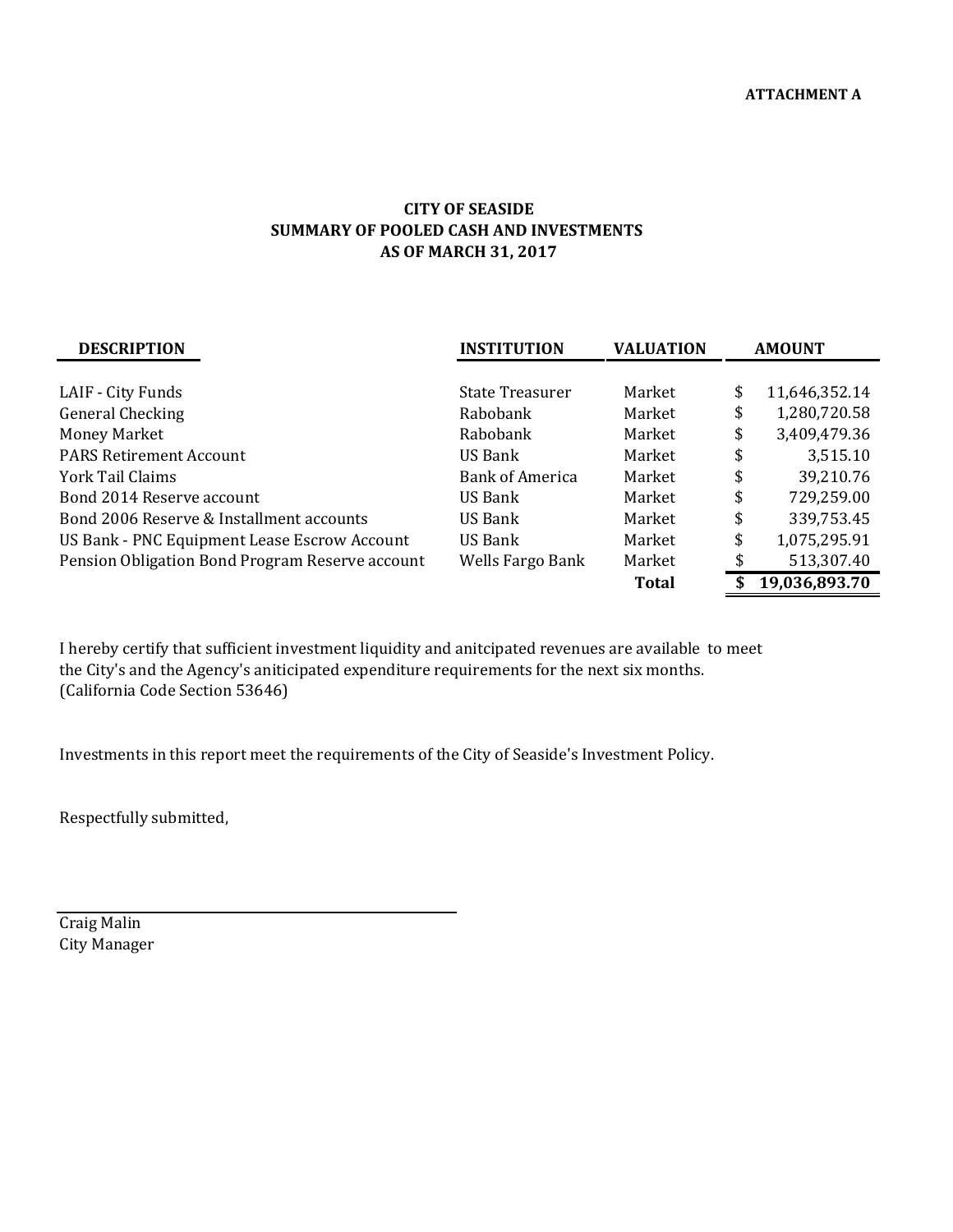## **Exhibit B**

## **CITY OF SEASIDE CASH AND INVESTMENT REPORT ‐ DETAIL AS OF JUNE 30, 2016**

|                                                                 | Yield    | Book<br>Value | $%$ of<br>Total | Market<br>Value |
|-----------------------------------------------------------------|----------|---------------|-----------------|-----------------|
| <b>Investments</b>                                              |          |               |                 |                 |
| State Treasurer LAIF - City Account                             | 0.82%    | 11,646,352.14 | 61.18%          | 11,646,352.14   |
| <b>Checking Account</b>                                         |          |               |                 |                 |
| Rabobank - General Checking                                     | $0.00\%$ | 1,280,720.58  | 6.73%           | 1,280,720.58    |
| Rabobank - Money Market                                         | 0.20%    | 3,409,479.36  | 17.91%          | 3,409,479.36    |
| <b>PARS Retirement Account</b>                                  | $0.00\%$ | 3,515.10      | 0.02%           | 3,515.10        |
| Bank of America-York Checking                                   | 0.00%    | 39,210.76     | 0.21%           | 39,210.76       |
| US Bank - Redevelopment Agency Merged Area Refunding 2014 Bonds |          |               |                 |                 |
| Installment Payment, Reserve                                    | $0.00\%$ | 729,259.00    | 3.83%           | 729,259.00      |
| US Bank - Golf Course 2006 Bonds                                |          |               |                 |                 |
| Installment Payment, Reserve                                    | 0.03%    | 339,753.45    | 1.78%           | 339,753.45      |
| US Bank - PNC Equipment Lease Escrow Account                    | 0.03%    | 1,075,295.91  | 5.65%           | 1,075,295.91    |
| <b>Wells Fargo Bank</b>                                         |          |               |                 |                 |
| Pension Obligation Bond Program Reserve Account                 | 0.00%    | 513,307.40    | 2.70%           | 513,307.40      |
| <b>Total Cash and Investments</b>                               |          | 19,036,893.70 | 100.00%         | 19,036,893.70   |